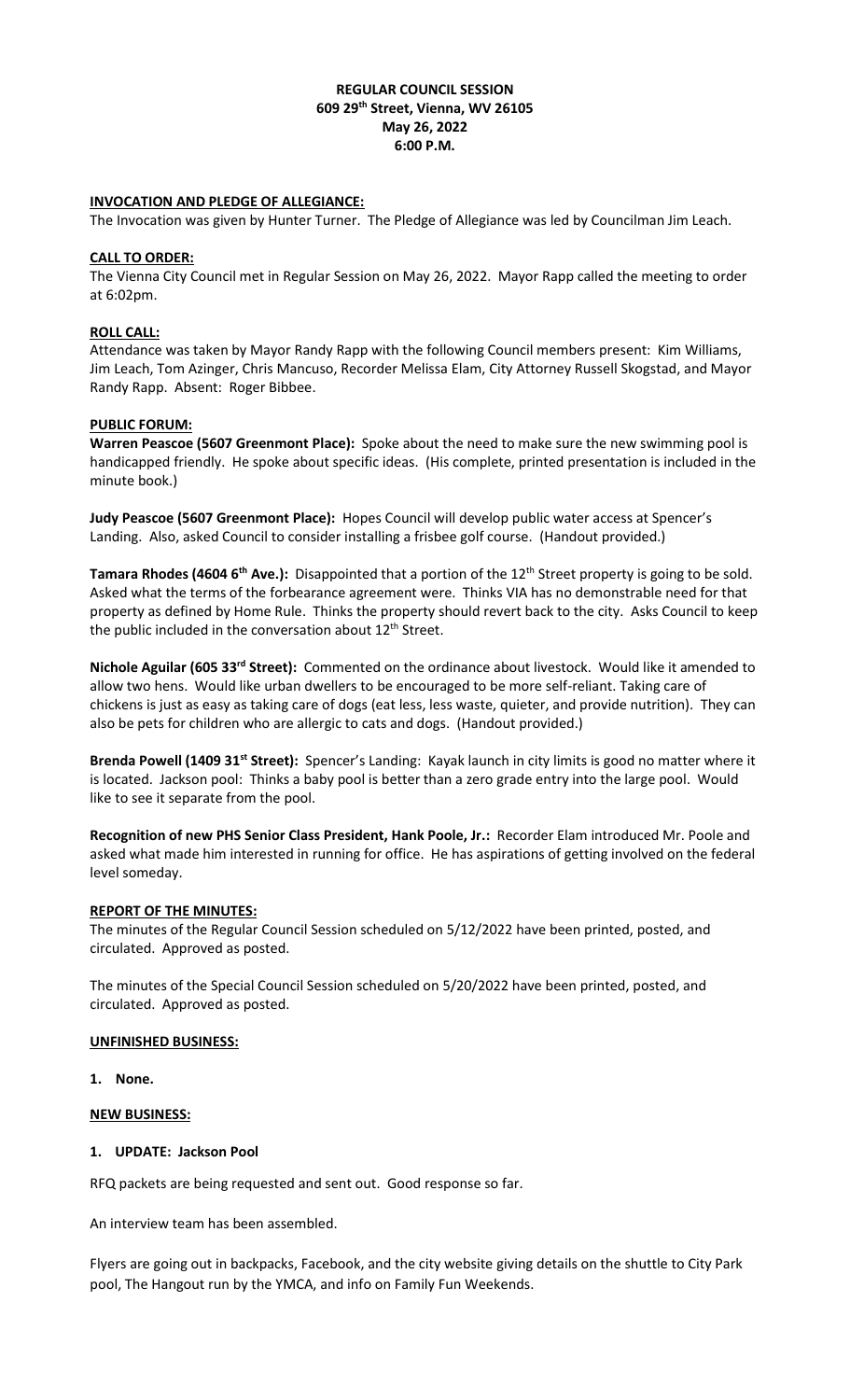Mr. Azinger asked for clarification on how we determine if the price given to Council is reasonable. The firm chosen first from the RFQ process will present costs to Council and it becomes Council's decision how to proceed.

## **2. DISCUSSION: Payment Options for Pool Project**

Attorney Skogstad gave clarification on the Budget and Finance Committee's roll and if they need the information first or if it can go straight to Council. If Council would like to bypass the Committee for this process, it can be done.

Mayor Rapp gave an update on getting bond counsel. It was advised that a bond is not necessary for funding. Financing is best. When we have actual project costs, we will put it out to bid.

Attorney Skogstad did further research on the issue of city officials soliciting funds. The response he got from the Ethics Commission stated that fundraising by public servants for a pool used for a charitable purpose such as recreation is not a violation.

Councilwoman Williams asked who determines what amenities will be included in the final design. Council will approve the plan.

# **3. UPDATE: Spencer's Landing Planning**

Recorder Elam gave a summary of the students' presentation from Jackson Middle School. Her take away was "simple is more". The students talked about a lot of good ideas that were considered. They highly recommend a pavilion that would act as a hub and could be used for a variety of functions. They stressed the overall design should be adaptive and flexible. Councilwoman Williams liked that they recognized the need for water and sewer before we can do anything else down there.

Mayor Rapp said there seems to be a consensus between the various groups that he is meeting with. Councilwoman Williams asked who is putting together the plans. Mayor Rapp stated the groups working on it will put together a plan and present it to Council. Ms. Williams volunteered to be a part of the team.

Councilwoman Williams asked about details on the dirt being brought down to Spencer's Landing. Craig Metz was in attendance and said approximately 2000 truckloads of dirt will be brought down to Spencer's Landing. He was asked to provide an estimate of how much it costs to do the project. Ms. Williams believes the expenditures for this project should come before Council.

Councilman Mancuso is concerned we are making moves at Spencer's Landing without a plan. Mayor Rapp invited Mr. Mancuso to participate in getting it designed. In reference to "killing two birds with one stone" being filling in a hole with dirt from a hillside we want to remove, Mr. Mancuso said he just wants to make sure we want to kill both of those birds.

Recorder Elam asked Councilwoman Williams if her request for costs is based on how she follows the numbers because it is a budget issue. Ms. Williams doesn't believe we are being good stewards of tax payer money if we don't even know how much it costs.

### **4. DISCUSSION: 12th Street Pump and 28th Street Storm Drainage**

Craig Metz updated Council on the effects debris has on the pumps and impellers. Presented the need for three new pumps. Asked for \$334,690.00 from ARP funds and would like the request to be on the agenda for next Council.

### **Mayor Rapp called for a break at 7:29pm.**

# **Council resumed at 7:38pm.**

Mike Davis reviewed the feedback received from residents and storm drainage issues. The Utility Board determined that the 28<sup>th</sup> Street project was the project to start with. Many areas affected by the 28<sup>th</sup> Street project need larger pipe. Water retention basin locations have been planned. The project is mapped out in three phases. The task order will involve design for all three phases and detailed design will only be for the first phase. Total cost for proposed task order is \$160,500. The project would begin in June 2023.

Councilman Azinger expressed concern for doing it in phases since cost of materials and interest rates will continue to rise. Mr. Metz agreed but also stated it would be easier on residents because it won't inconvenience them as much.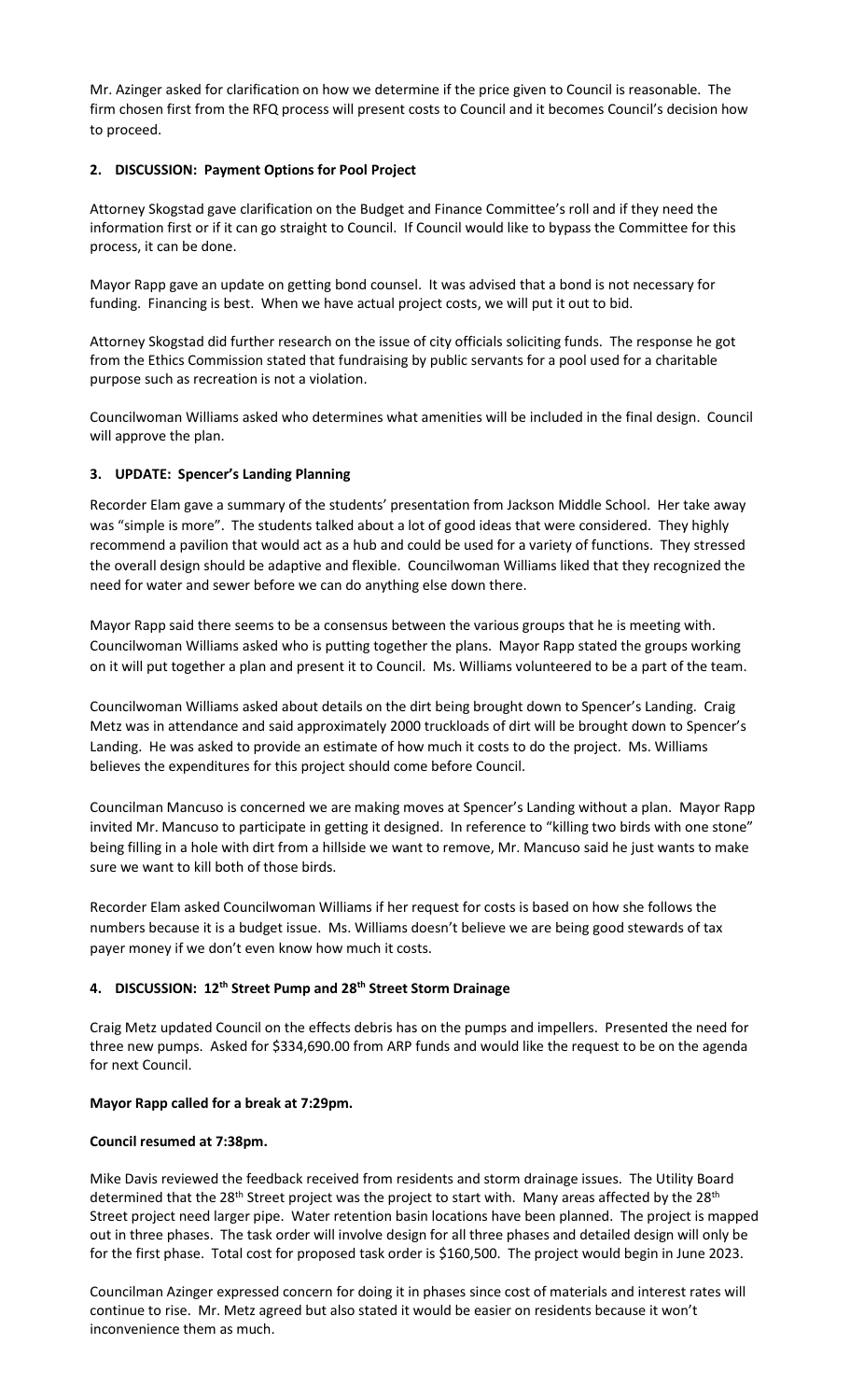Mayor Rapp stated we are trying to get grants that are available on the state and federal level. A bond would have to be approved by the voters.

Councilman Leach would like to know from Craig Richards how far we need to go to get numbers that we can use for grant applications.

Recorder Elam would like to tackle this project and get it off the list because there are other projects we need to do also. She asked what is currently located where the basins are being proposed. There is an open lot, church property, and one close to Pond Run.

Craig Metz informed Council that the River Road project will begin Tuesday. He also said that there is considerable stream erosion at  $51^{st}$  Street and  $8^{th}$  Avenue. He is going to barricade the road until they can rechannel the water. The Soil Conservation Department inspected dry dams and Pond Run. They noted Pond Run has a lot of silt in it. No money has been committed to dredging yet. Recorder Elam asked Mr. Metz to bring a request to complete the dredging.

## **5. RESOLUTION: Authorize the Purchase of 21 Microsoft Surface Tablets Outside of the Competitive Bid Process**

As per Vienna Municipal Code Article 105.02(j) which reads:

"If, after due and proper notice, as prescribed in subsection (c) hereof, no bids are received or, all bids so received are rejected, the Purchasing Agent shall again solicit bids in accordance with the provisions of this section, and, if, after which, no bids are received pursuant thereto, or, if all of the bids so received are rejected, then, upon the unanimous vote of Council, the department head or the Purchasing Agent, as directed by Council, shall purchase such materials, supplies, or equipment, or contract for services, as the case may be, in the open market, as if the adherence to the provisions of this section regarding competitive bidding would render the interest of the City better served by noncompliance than by compliance with this section."

#### **Be it resolved by the common council of the City of Vienna that:**

Whereas the City of Vienna has solicited bids for the purchase of 21 Microsoft Surface Tablets for the Vienna Police Department on two separate occasions in accord with the City competitive bidding process, and whereas the City of Vienna has received no bids for the purchase of said tablets on either occasion.

The Finance Director or the Vienna Police Chief, or either's designee, is authorized to purchase up to 21 Microsoft Surface Tablets in the open market.

It is, further, the recommendation of Council that either the Police Chief or Finance Director or their designee(s) obtain three prices for similarly equipped Microsoft tablets from three different vendors.

The Police Chief and/or finance director or his or her designee is authorized to purchase up to 21 tablets from the lowest responsible vendor or vendors.

Council recognizes that no single provider may have all 21 tablets in stock and authorizes the purchase of the tablets from any single vendor or combination of vendors.

Further, Council authorizes the purchase of any number of tablets up to 21 from any vendor or vendors with preference for a vendor or vendors who may make delivery of the tablets earlier even if the vendor(s) cannot provide the tablet at the lowest cost so long as the price difference is reasonable.

Mayor Rapp stated we have done the bid process twice but no bids have come in.

Attorney Skogstad clarified the last paragraph helps us get the tablets as quickly as we can.

## **Councilman Tom Azinger moved to approve the Resolution Authorize the Purchase of 21 Microsoft Surface Tablets Outside of the Competitive Bid Process. Motion seconded by Recorder Melissa Elam.**

Recorder Elam asked if the grant specified an actual dollar amount or a quantity of tablets. The grant will cover the total amount of the tablets and we just need to turn in our receipts and documentation.